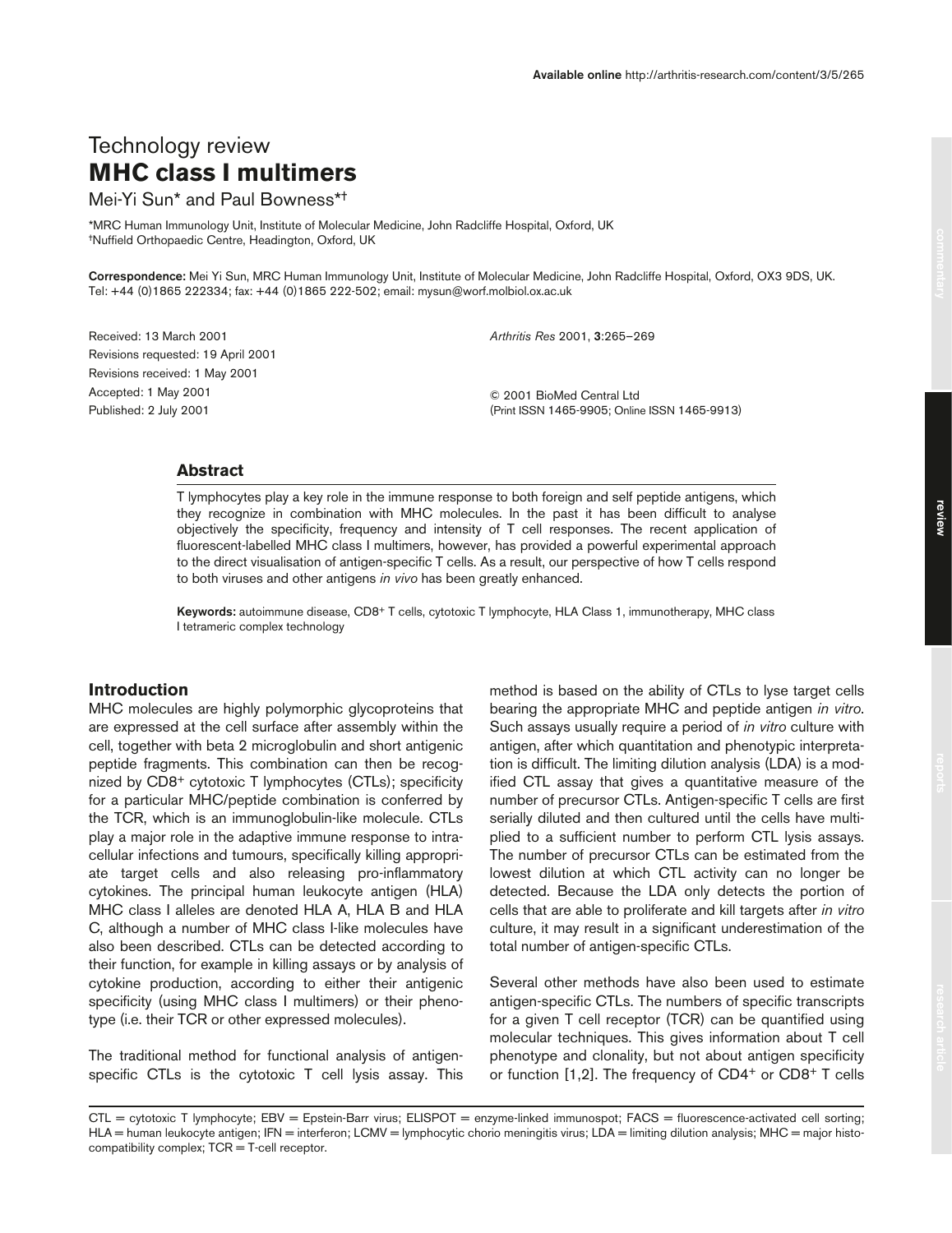secreting IFN-γ in response to a particular antigen can be detected by the enzyme-linked immunospot (ELISPOT) assay [3]. The number of T cells producing a given cytokine in the presence of specific peptides can also be measured by flow cytometry [4]. These techniques give information about both specificity and function, but both are limited because they detect only the CTLs releasing a particular cytokine. Furthermore, the results from these methods have failed to answer some questions, such as whether individual T cell clones of the same specificity have identical cell surface phenotypes and cytokine-producing profiles. The MHC class I tetrameric complex technology provides an ideal tool to address these issues and can be used to follow the course of T cell response to the challenge of a particular antigen.

# **Development of MHC tetrameric complex technology**

The MHC class I tetrameric complex technique was introduced by Altman and Davis in Stanford, USA, and their collaborators in Oxford, UK [5]. The principle of the technique is that peptide/MHC complexes, as TCR ligands, can be used to identify T cells with particular antigenic specificity. *In vitro*, a single, soluble peptide/MHC complex has a low affinity for its corresponding TCR, resulting in a weakly bound complex with a rapid dissociation rate [6]. MHC class I/peptide multimers, however, can greatly enhance the avidity of the binding. Such tetrameric complexes can be tagged with fluorescent dyes, allowing individual T cells to be identified by flow cytometry analysis. If the specific T cell is cotagged with different fluorescent-conjugated antibodies that are specific for cell surface markers (cytokine or chemokine) the phenotype of the cell can be elucidated simultaneously.

## **Perspective (what it can do)**

MHC class I tertrameric complex technology has been used to study immune responses to tumours and viral infections, and to probe the mechanism underlying autoimmnune disease. Tetramers have been used to stain peripheral blood lymphocytes and other cell types [7,8], cell suspensions made from tissue samples, and tissue sections [9,10]. Evidence of a role for CTLs in the control of HIV infection has been provided using tetrameric complex technology [7,11]. Thus, HLA class I tetramer staining has shown that the frequency of HIV-1-specific CTLs in the blood of HIV-infected individuals is inversely correlated to the RNA viral load in the plasma [11].

By co-staining cells with MHC class I tetrameric complexes as well as antibodies for cell surface markers (cytokines and chemokines), a considerable amount of information about CTL phenotype can be obtained. Using CMV- and HIV-specific tetramers to stain CD8<sup>+</sup> T cells from the same HIV-infected donor, Appay *et al* found that CD8+ T cells that are specific for both HIV and CMV can secrete antiviral cytokines in response to stimulation by their respective

antigens [12]. However, HIV-specific CD8+ T cells express a much lower level of perforin than CMV-specific CD8+ T cells. Perforin is an important molecule for CTL lysis and promotes the cell death through pore formation in the cell membrane. This defect in perforin production may contribute to the impaired function of HIV-specific CD8+ T cells in clearing virus-infected cells [12].

Viral infection can induce massive increases in the number of T cells. Class I tetrameric complex staining has been used to determine if this expansion is antigenic specific. In peripheral blood from a patient with primary Epstein-Barr virus (EBV) infection, CD8+ CTLs that are specific for a single EBV epitope may comprise up to 44% of the total CD8+ T cells [13].

Initially it was thought that much of the increase in T cell numbers during the response to viruses is not antigen specific, but represents bystander activation or cross reactivity to the stimulation of non-specific antigens. In order to address this issue, Murali-Krishna *et al* used MHC class I tetrameric complexes of a lymphocytic chorio meningitis virus (LCMV) epitope to stain CTLs from samples collected during primary and secondary murine LCMV infection. Large increases in numbers of CD8+ T cells were observed, and the majority of them were LCMV antigen specific. When mice were first primed with LCMV then later challenged with heterologous vaccine virus, the number of LCMV-specific CTLs did not increase [14]. Tetramer technology has therefore shown, at least in this model, that bystander activation does not occur to a significant extent. This calls into question its importance as a general immunological phenomenon.

## **MHC class I multimers and the response to tumours**

Direct evidence for the role of CTLs in the immune response to tumours has been obtained using MHC class I tetrameric complex technology. In patients with chronic myelogenous leukaemia treated with either IFN-α-2b or allogeneic bone marrow transplantation, tumour-specific CTLs have been detected using specific MHC class I tetramers complexed with PR1 (a peptide derived from proteinase 3). The presence of PR1-specific T cells correlates with disappearance of the tumour (by cytogenic analysis) after treatment [15]. Theoretically, CTLs with specificity against tumours could be expanded *ex vivo* and then reinfused as therapy for tumour patients. In practice, however, it has proved difficult to isolate sufficient CTLs due to their low frequency. Single cell FACS of MHC class I tetrameric complex-stained CTLs has proved to be an efficient method of obtaining significant numbers of melanoma-specific CD8+ CTLs, which kill *in vitro*, and this precedure could be utilised for therapy [8].

#### **Detection of CTLs in autoimmune disease**

Although CTLs play an important role in protecting the body from pathogens, they can occasionally attack their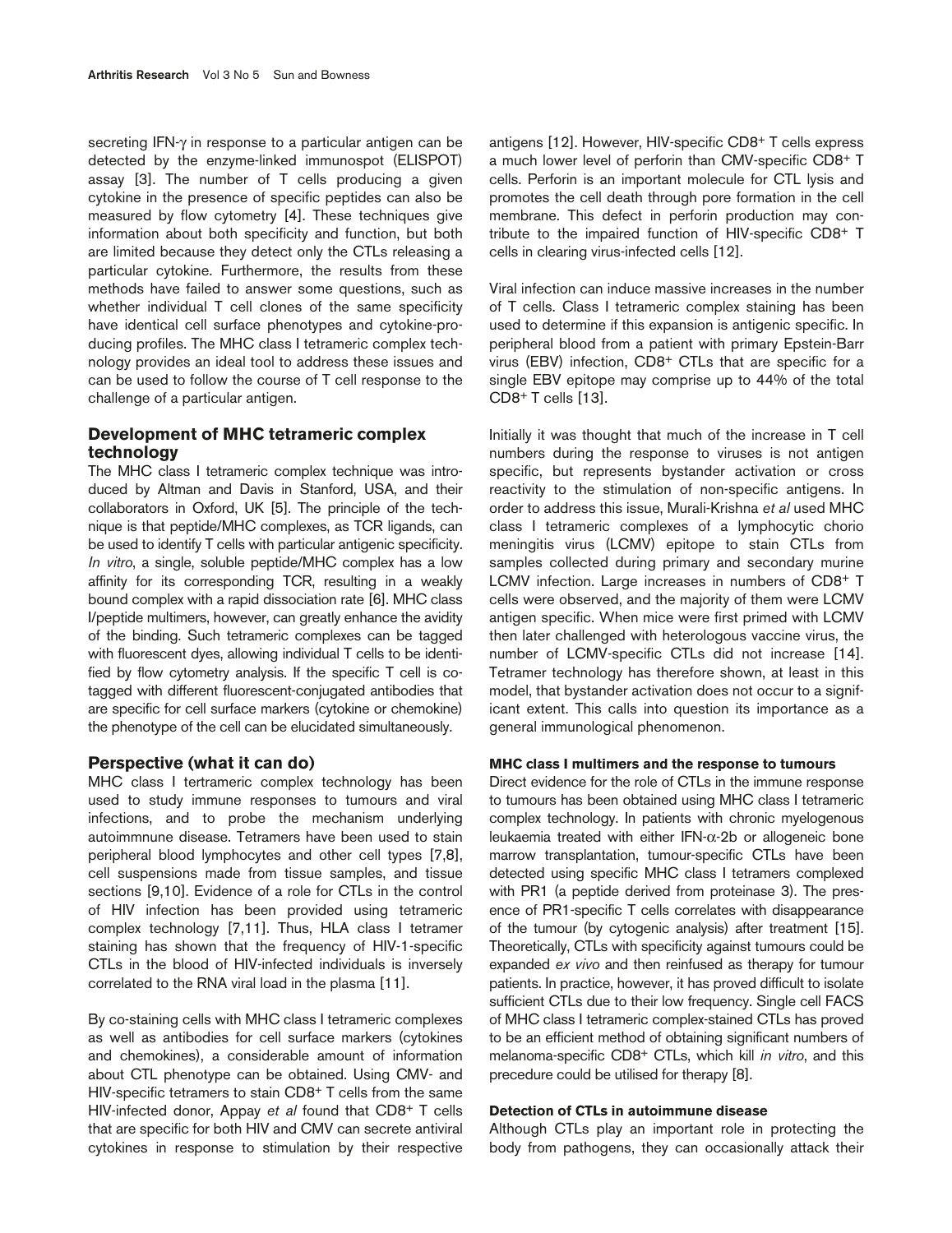

Model of an HLA/peptide tetrameric complex and its use to stain specific cytotoxic T cells. **(a)** Molecular model of an HLA/peptide tetrameric complex. Here HLA B\*2705, the molecular subtype of HLA B27, has been refolded with beta 2 microglobulin and the influenza nucleoprotein peptide NP383-391. Four biotinylated complexes are shown together with one streptavidin molecule (here without a fluorochrome). **(b)** Example of HLA-B27/peptide tetrameric complex tetramer staining. Positive FACS staining (shown infilled) for an HLA B27-restricted Influenza NP-specific CTL line is shown.

own body to cause self-damage, a phenomenon seen in some MHC-class-I-related autoimmune diseases. Using MHC class I tetrameric technology, Ogg *et al* showed that in the blood of patients with vitiligo (an autoimmune condition charactarized by loss of epidermal melanocytes) HLA-A2-restricted melanA-specific CTLs expressed high levels of cutaneous lymphocyte-associated antigen which is a skin-homing receptor. This receptor was absent from the CTLs in an HLA-A2 positive normal control. This study has lead to the suggestion that lack of homing receptors on the surface of auto-reactive CTLs could be a mechanism to maintain peripheral tolerance *in vivo* [16].

The strongest association of HLA class I with rheumatic disease is that of HLA B27 with the spondyloarthritides. To determine the role that class I multimers can play in elucidating the pathogenesis of these conditions, tetramers of HLA B27, complexed with beta 2 microglobulin and an influenza epitope (Fig. 1a), have been used to stain both HLA B27-restricted CTLs (Fig. 1b) and cells transfected with TCRs from such cells [17]. If disease results from an HLA-B27-restricted response to an "arthritogenic" peptide or peptides, it should be possible to detect and monitor HLA-B27-restricted peptide-specific CTLs in the blood and joints of these patients. Unfortunately such arthritogenic peptides have not been conclusively identified, although a number of candidates have been proposed. These include peptides derived from *Yersinia* [18] and self-peptides [19], including one derived from HLA B27 itself. Responses to these peptides have been detected by both CTL lysis assay and ELISPOT. It should now be possible to use HLA B27/peptide tetrameric complexes to stain directly patient blood and synovial material *ex vivo*, giving information about the frequency and phenotype of such cells in both patients with spondyloarthropathy and healthy controls.

## **MHC class I-restricted T cell responses in rheumatoid arthritis**

Callan *et al* have used tetrameric complex technology to demonstrate the presence of a high frequency of EBVspecific HLA-class I-restricted CTL in the joints of patients with rheumatoid arthritis [20]. Whilst not necessarily implying a direct pathogenic role for such cells, this finding gives an intriguing insight into the specificity of T cells in the arthritic joint.

#### **Other applications of tetrameric complex technology**

The application of tetrameric complex technology is not limited to the identification of classical MHC-class-Irestricted T cell responses. The extension of the use of this technology has enabled the identification of the ligands for HLA-E (a non-MHC-class I molecule) as the natural killer cell receptors CD94/NKG2A, B and C [10].

MHC class I tetrameric complex technology has also been used to address some fundamental questions in immunology studies. It was well understood that secondary humoral and cellular immune responses are stronger than they are after primary antigenic challenge. Savage *et al* have provided evidence of a qualitative difference between primary and secondary effector T cells with respect to affinity. Kinetic analysis of tetrameric complex binding to TCR showed that, over the course of an immune response, T cell clones were selected that had higher affinity and longer duration of binding to the MHC class I-peptide complex [21].

Tetrameric complex technology has now also been adapted, despite numerous technical difficulties, to construct MHC class II tetrameric complexes. Tetramers of HLA DR4 complexed with type II collagen, for example, have been made and used to detect DR4-restricted peptide-specific CD4+ helper T cells [22]. These results do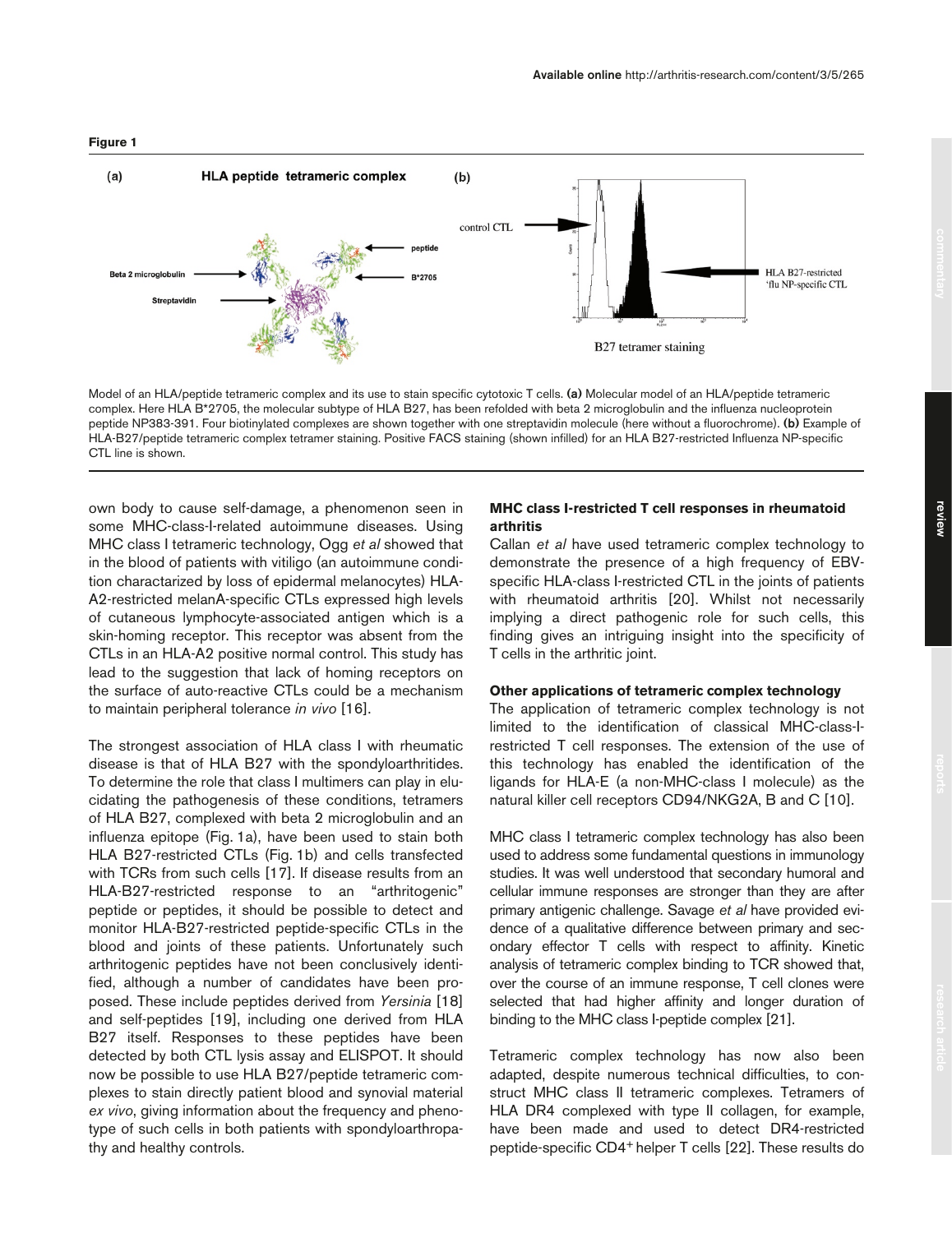**Figure 2**



Refolded Biotinylated HLA B27 complex

Generation of an HLA B27/beta 2 microglobulin/peptide tetramer is shown in cartoon form. Denatured class 1 heavy chain is refolded by limiting dilution in the presence of beta 2-microglobulin and excess peptide. After chromatographic purification, correctly folded complexes are biotinylated as shown. Four of these complexes are bound to fluorochrome-conjugated streptavidin (as shown in Fig. 1) for use in FACS staining of T cells.

not, however, suggest that type 2 collagen-specific T cells are driving the pathogenic process in rheumatoid arthritis.

#### **Short technical description**

A fusion protein containing the extracellular domains of a MHC class I heavy chain together with a 13-amino acid Cterminal tag (that allows site-specific biotinylation), is expressed in *E.coli*. This fusion protein is refolded by dilution in urea *in vitro* in the presence of beta 2-microglobulin and specific peptide. Biotinylation of the C-terminal tag is then carried out using the BirA enzyme (Fig. 2). Since streptavidin has 4 biotin binding sites, a tetrameric complex is generated by adding pycoerythrin-conjugated or fluorescein-conjugated extravidin streptavidin. Use of phycoerythrin as a fluorescent marker has given better definition than fluorescein. Figure 1a shows a model of a tetrameric complex.

Tetrameric complexes are relatively stable at 4°C for periods of weeks to months. After titration to determine the optimum concentration required, tetramers are used directly to stain viable cells, and the results analysed by flow cytometry. There is little or no non-specific binding at temperatures of 4–37°C.

#### **Address of full information and technical help**

A detailed technical description is given by Casares et al [23] and Ogg [24].

## **An example**

An example of FACS staining of a human HLA B27 restricted CTL line with an HLA B27 tetramer is shown in figure 1b.

#### **Limitations**

Individual MHC/peptide tetrameric complexes have to be produced separately, and production is both technically difficult and time consuming. These complexes have a limited storage stability. Flow cytometry equipment is required for analysis of tetrameric staining.

# **Future developments**

MHC class I tetrameric complex technology is becoming an indispensable tool for studying T cell responses to both foreign and self antigens. New applications in the elucidation of mechanisms of tumour evasion and autoimmunity are rapidly being developed, which will be directly applicable to arthritis research. Examples might include the development of tetrameric-complex-based libraries to attempt to identify arthritogenic peptide antigens in spondyloarthritis. Tetrameric complexes tagged with toxins could be used to specifically target infected, autoimmune or malignant cells [23].

# **Conclusion**

MHC class I tetrameric complex technology is proving to be a valuable tool that can be used to study antigen-specific T cell response in viral infection, tumour evasion and autoimmune disease. In the near future, MHC class I mutimers may have a role in immunotherapy; fighting against infections, autoimmune disease and cancer.

#### **References**

- Kalams SA, Johnson RP, Trocha AK, Dynan MJ, Ngo HS, D'Aquila RT, Kurnick JT, Walker BD: **Longitudinal analysis of T cell receptor (TCR) gene usage by human immunodeficiency virus 1 envelope-specific cytotoxic T lymphocyte clones reveals a limited TCR repertoire.** *J Exp Med* 1994, **179**:1261-1271.
- 2. Moss PA, Rowland-Jones SL, Frodsham PM, McAdam S, Giangrande P, McMichael AJ, Bell JI: **Persistent high frequency of human immunodeficiency virus-specific cytotoxic T cells in peripheral blood of infected donors.** *Proc Natl Acad Sci USA* 1995, **92**:5773-5777.
- 3. Miyahira Y, Murata K, Rodriguez D, Rodriguez JR, Esteban M, Rodrigues MM, Zavala F: **Quantification of antigen specific CD8+ T cells using an ELISPOT assay.** *J Immunol Methods* 1995, **181**:45-54.
- 4. Kern F, Surel IP, Brock C, Freistedt B, Radtke H, Scheffold A, Blasczyk R, Reinke P, Schneider-Mergener J, Radbruch A, Walden P, Volk HD: **T-cell epitope mapping by flow cytometry.** *Nat Med* 1998, **4**:975-978.
- 5. Altman JD, Moss PA, Goulder PJ, Barouch DH, McHeyzer-Williams MG, Bell JI, McMichael AJ, Davis MM: **Phenotypic analysis of antigen-specific T lymphocytes.** *Science* 1996, **274**:94-96.
- 6. Matsui K, Boniface JJ, Steffner P, Reay PA, Davis MM: **Kinetics of T-cell receptor binding to peptide/I-Ek complexes: correlation of the dissociation rate with T-cell responsiveness.** *Proc Natl Acad Sci USA* 1994, **91**:12862-12866.
- 7. McMichael AJ: **T cell responses and viral escape.** *Cell* 1998, **93**:673-676.
- 8. Dunbar PR, Chen JL, Chao D, Rust N, Teisserenc H, Ogg GS, Romero P, Weynants P, Cerundolo V: **Cutting edge: rapid cloning of tumor-specific CTL suitable for adoptive immunotherapy of melanoma.** *J Immunol* 1999, **162**:6959-6962.
- 9. Skinner PJ, Daniels MA, Schmidt CS, Jameson SC, Haase AT: **Cutting edge: In situ tetramer staining of antigen-specific T cells in tissues.** *J Immunol* 2000, **165**:613-617.
- 10. Braud VM, Allan DS, O'Callaghan CA, Soderstrom K, D'Andrea A, Ogg GS, Lazetic S, Young NT, Bell JI, Phillips JH, Lanier LL, McMichael AJ: **HLA-E binds to natural killer cell receptors CD94/NKG2A, B and C.** *Nature* 1998, **391**:795-799.